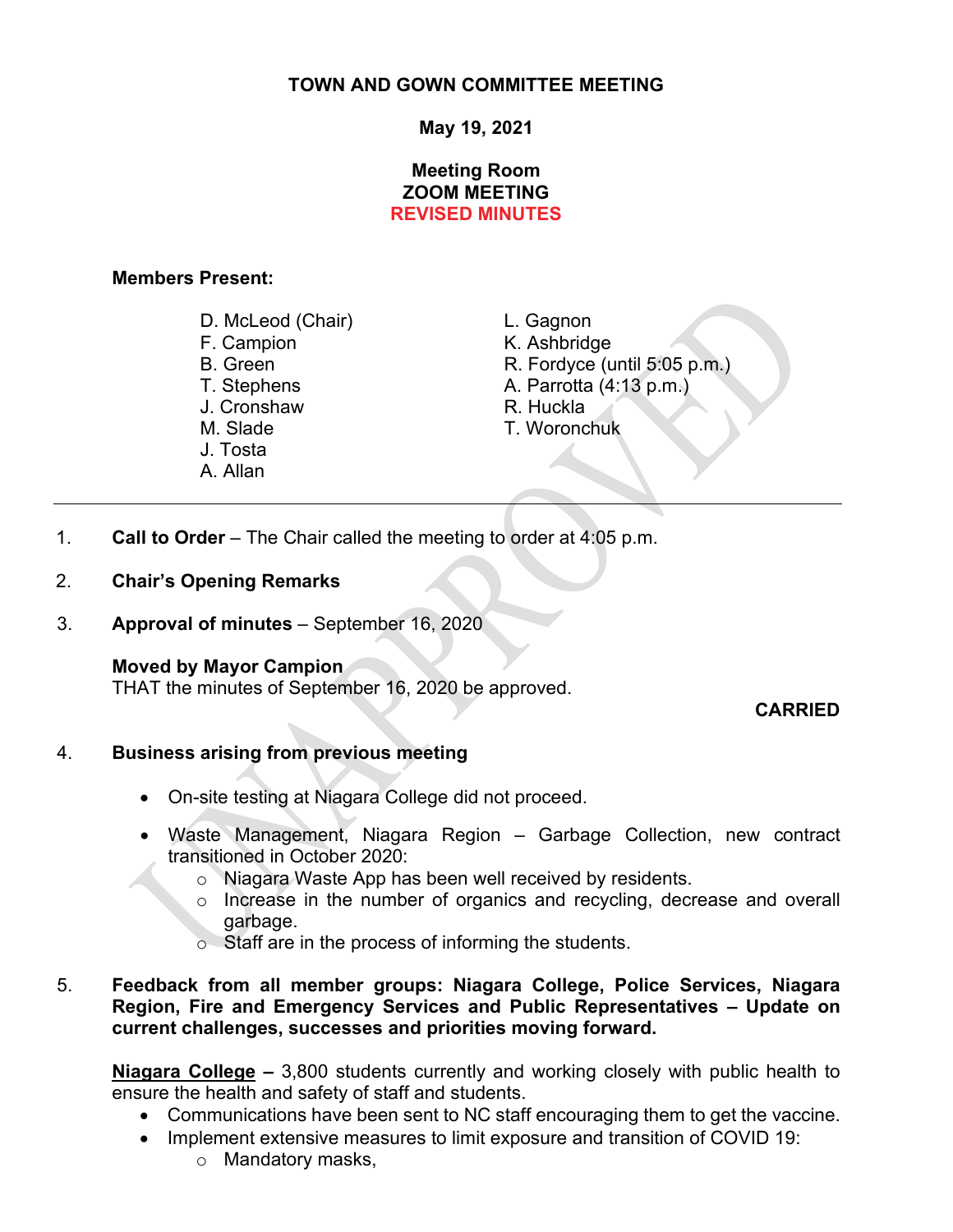- o Increased personal protective equipment (PPE),
- o Modified space for spacing for staff and students.

Niagara College is anticipating more students to return in person this fall.

Student wellness is a concern given the stressors associated with the pandemic, so they have made some new and improved changes to their health and wellness services.

The status of the Good Neighbour Guide will be discussed at a future meeting.

**Police Services** – no representation present – Tara Stephens to connect to ensure NRP representation is present at the next scheduled meeting.

**Fire and Emergency Services** – Maintaining contact with Niagara College. Engaging the students with social media platforms and have been working with the SAC students. A number of different languages have been used for the communications, and making connections with the international students and ensuring communications regarding fire safety are understood by the students.

# **Public Representatives**:

**James and Mark** – An additional by-law enforcement officer will be starting within the next few weeks. By-law enforcement are assisting with some COVID matters. Issues with residents living in vacant buildings and trailers.

**Jack Tosta** – A large number of developments within the municipality. Staff are anticipating a recording breaking year (2020) for building permits. Anticipating another record breaking year for 2021.

Working with the Fire Prevention Office for permits as well.

# **Community Representative Comments:**

- A lot of improvements around the Niagara College area due to less students in the area.
- Residents appreciate all the online updates on what is happening in the municipality.
- Residents concerns with COVID 19 in the future.
- Resident concerns regarding garbage and reporting for residents. Ways to contact Niagara Region Waste Collection.

# 6. **Fall re-start initiatives from all member groups.**

# **Niagara College**

- Awaiting Provincial Orders and restrictions to be communicated.
- Increase in services and enrollment moving into the fall term. Will continue to implement the guidelines from the Province.